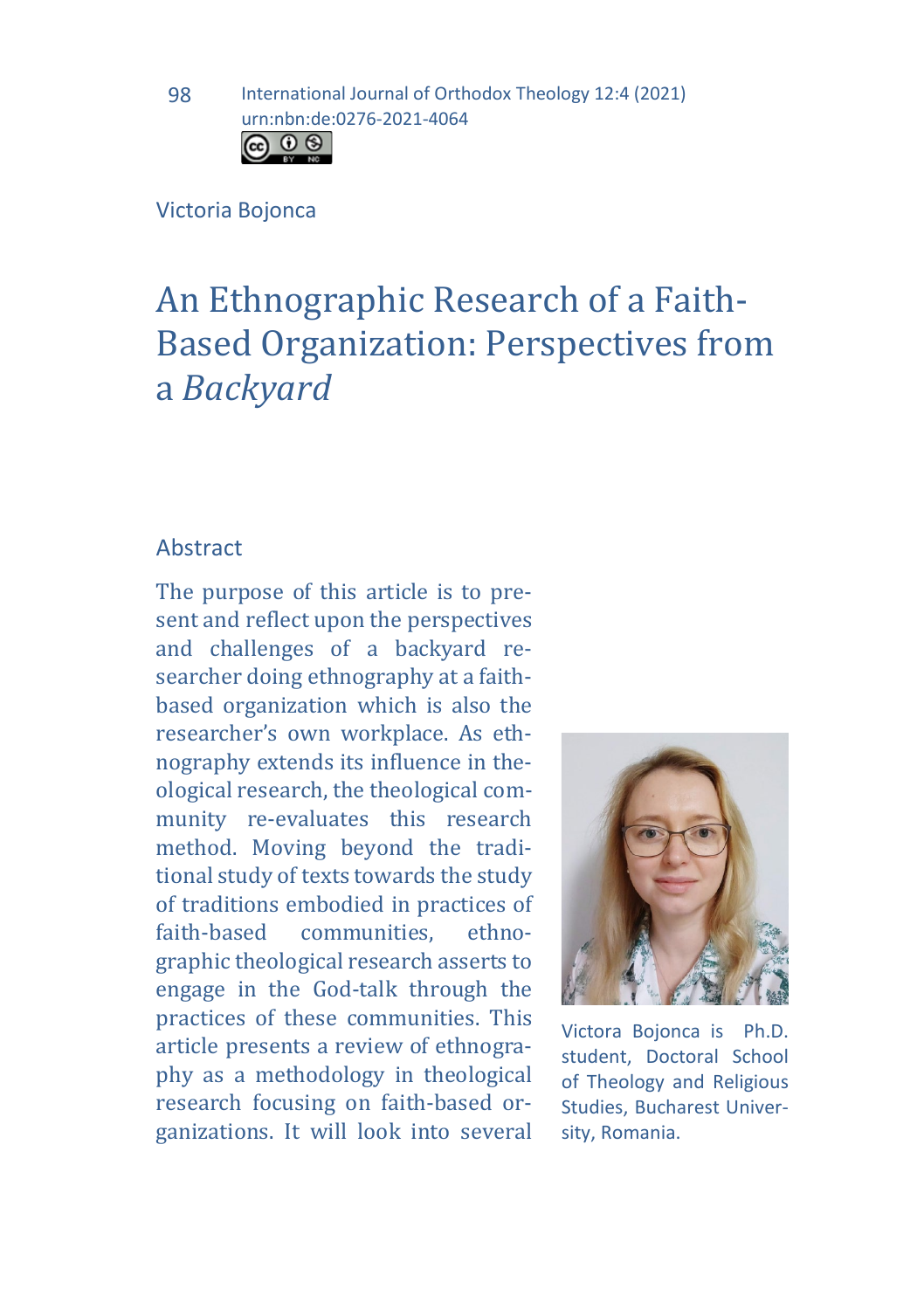ethnographic research models in theology, engage with an ethnographic study of organizational culture, and draw on possibilities for faith-based organizations. Special attention will be given to the implications of *backyard* research when the research field is the researcher's workplace, focusing on the researcher and questions of identity, influence, subjectivity, and validity of data and data interpretation. The conclusions and recommendations are presented for other students engaged in research, particularly those who are researching the backyard of their own communities.

# Keywords

ethnography, organization, backyard research, researcher, data

# **1 Introduction**

The purpose of this article is to show and reflect upon the challenges that a *backyard* researcher faces when undertaking a research project at the same organization they work. Before we come to the characteristics and challenges of *backyard* research, we need to provide an overview of ethnographic research and how it is applied in the case of theological research and organizations.

# **2 Ethnography and Theology**

The theological community started adopting ethnographic research in an attempt to move beyond the study of texts towards attending to the 'embodied' theology.

After the recognition of cultural aspects and their influence in world missionary work Richard Niebuhr and Paul Tillich bring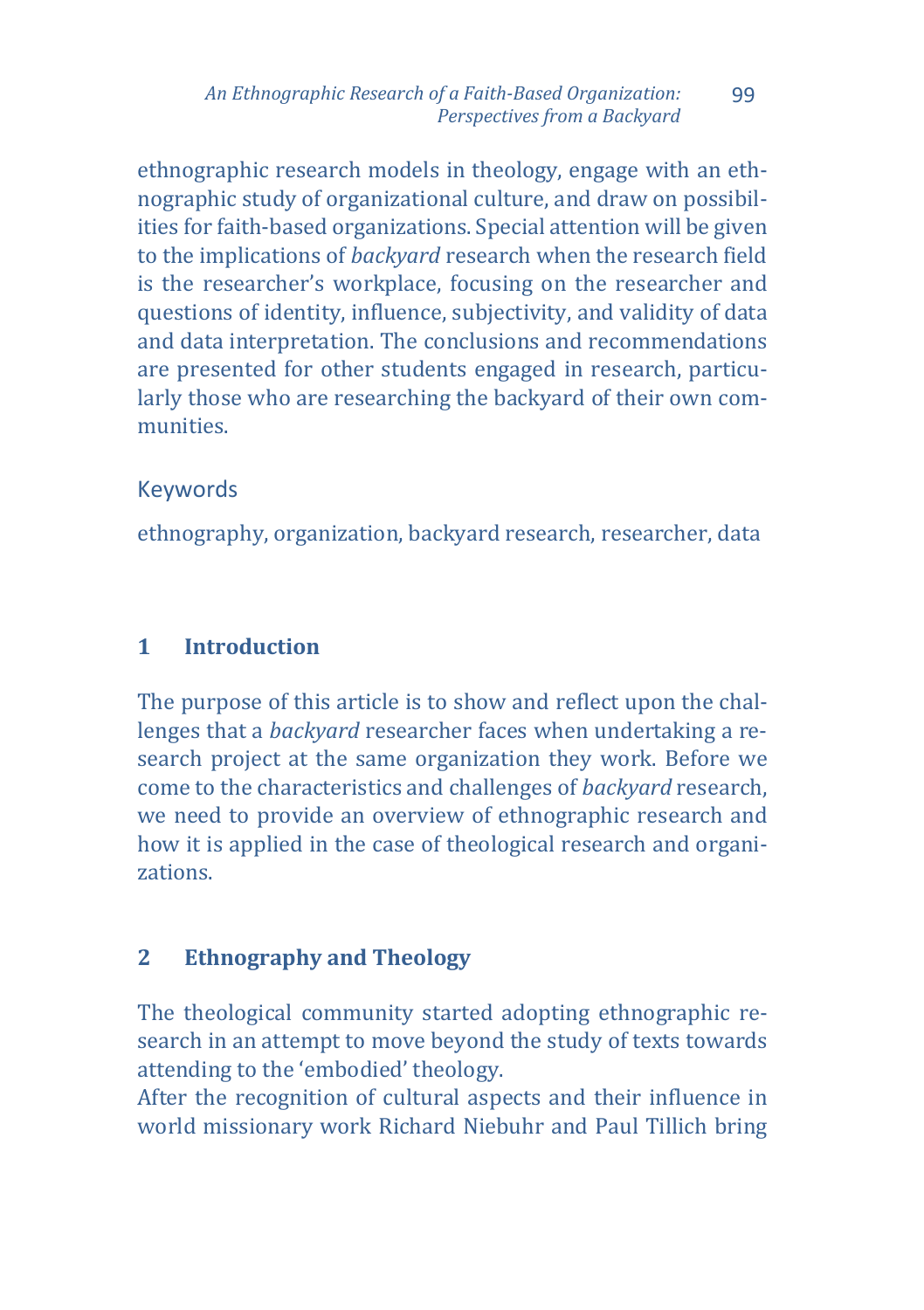culture into the theological discussion.[1](#page-2-0) Kathryn Tenner and Daveney Brown were the first to engage other theologians in applying the ethnographic instruments in theological reflection by attributing theology to a statute of a culture. According to their statement of intention in their work, and *Converging on culture* in particular, they state that "we are primarily interested in using a cultural stance to reconceptualize the academic discipline of theology for purposes of defense and reform."[2](#page-2-1)

These works motivated the interest for the task among other authors who are promoting ethnography as a methodology in theological research, as well as the ethnographic practice in theological work, among these the most cited work is *Ethnography as Theology and Christian Ethics* by Christian Scharen and Aana Marie Vigen, who claim that perceiving the Christian environment as a locus of embodied theology is a realistic perspective over the theology.[3](#page-2-2)

Beyond these works, the interest for the ethnographic approach is attested by the *Network of Ecclesiology and Et[h](#page-2-3)nography* founded in 2007 by Pete Ward and Christian Scharen.4

Christian community is perceived as a distinct culture with characteristic values, rituals, and traditions, and this culture is the connection we see God through. Academic theology is restoring

<span id="page-2-0"></span> $1$ <sup>1</sup> See Richard NIEBUR, *Christ and Culture*, 1975 and Paul TIL-LICH, *Theology of Culture* 1964.

<span id="page-2-1"></span><sup>2</sup> Delwin BROWN, Sheila Greeve DAVANEY, and Kathryn TANNER, eds., *Converging on Culture: Theologians in Dialogue with Cultural Analysis and Criticism*, Oxford University Press, U.S.A., 2001, IV.

<span id="page-2-2"></span><sup>3</sup> Aana Marie VIGEN, and Christian Batalden SCHAREN, *Ethnography as Christian Theology and Ethics,* London, Continuum, 2011, p. 16.

<span id="page-2-3"></span><sup>4</sup> The Network of Ecclesiology and Ethnography Website available at https://www.ecclesiologyandethnography.net/ (accessed on 20.12.2020)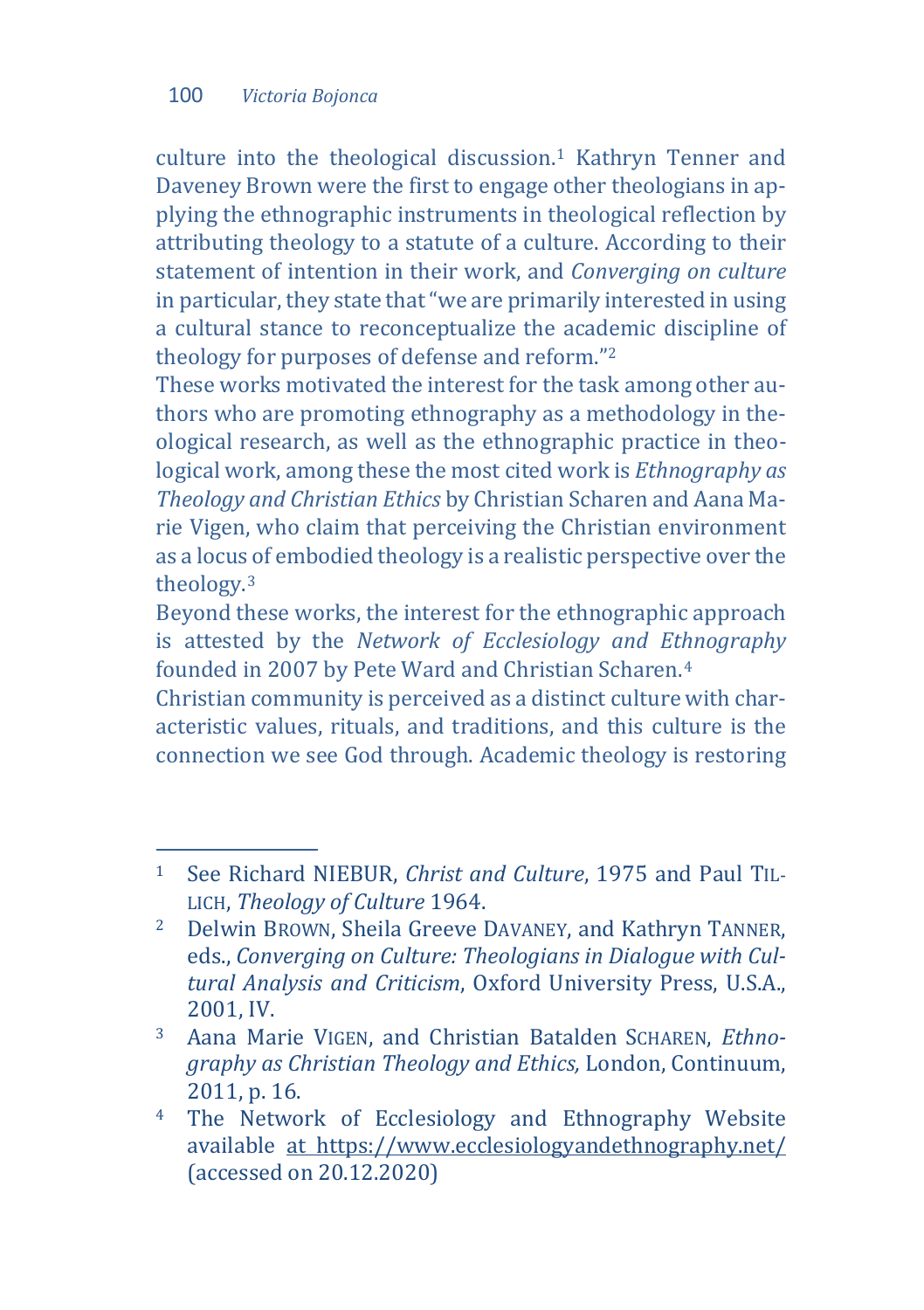its ""embodied" " nature by looking into the culture. There are several ways of *looking* through ethnographic tools in theology. Paul Fiddes in "Ecclesiology and ethnography" (ed. Pete Ward) is *looking* through the lens of triune revelation. By looking at the Christian community starting with their beliefs, he observes their engagement which includes their stories and practices that talk [a](#page-3-0)bout God that, as a result, generate models of knowing God.<sup>5</sup>

Helen Cameron *is looking* through Theological Action Research. She proposes that a study of a community is undertaken through emic and etic partnerships that answer theological questions about the community's practice to renew theology and the practice for serving the mission of God[.6](#page-3-1) Cameroon distinguishes Four Theological Voices that are the normative theology that implies the tradition followed: formal theology, which the researcher produces; espoused theology which is what the subjects s[ay](#page-3-2) they do; and operant theology - what the subjects actually do.7

Mary McClintock Fulkerson, through a distinct way of engaging auto-ethnography, is *looking* at the social, emotional, spiritual, and theological environment.[8](#page-3-3)

<span id="page-3-0"></span>j <sup>5</sup> Paul FIDDES, *Ecclesiology and ethnography: two disciplines, two worlds*, In Pete WARD (ed.), *Perspectives on ecclesiology and ethnography*, W.B. Eerdmans Pub. Co, 2012, pp. 24-29.

<span id="page-3-1"></span><sup>6</sup> Helen CAMERON, Deborah BHATTI, and Catherine DUCE, *Talking About God in Practice: Theological Action Research and Practical Theology*, London: Hymns Ancient & Modern Ltd, 2010.

<span id="page-3-2"></span> $\frac{7}{8}$  Ibid., pp.53-56.<br> $\frac{8}{8}$  Mary McClintog

<span id="page-3-3"></span><sup>8</sup> Mary McClintock FULKERSON, *Places of Redemption: Theology for a Worldly Church*, Oxford ; New York: Oxford University Press, 2007.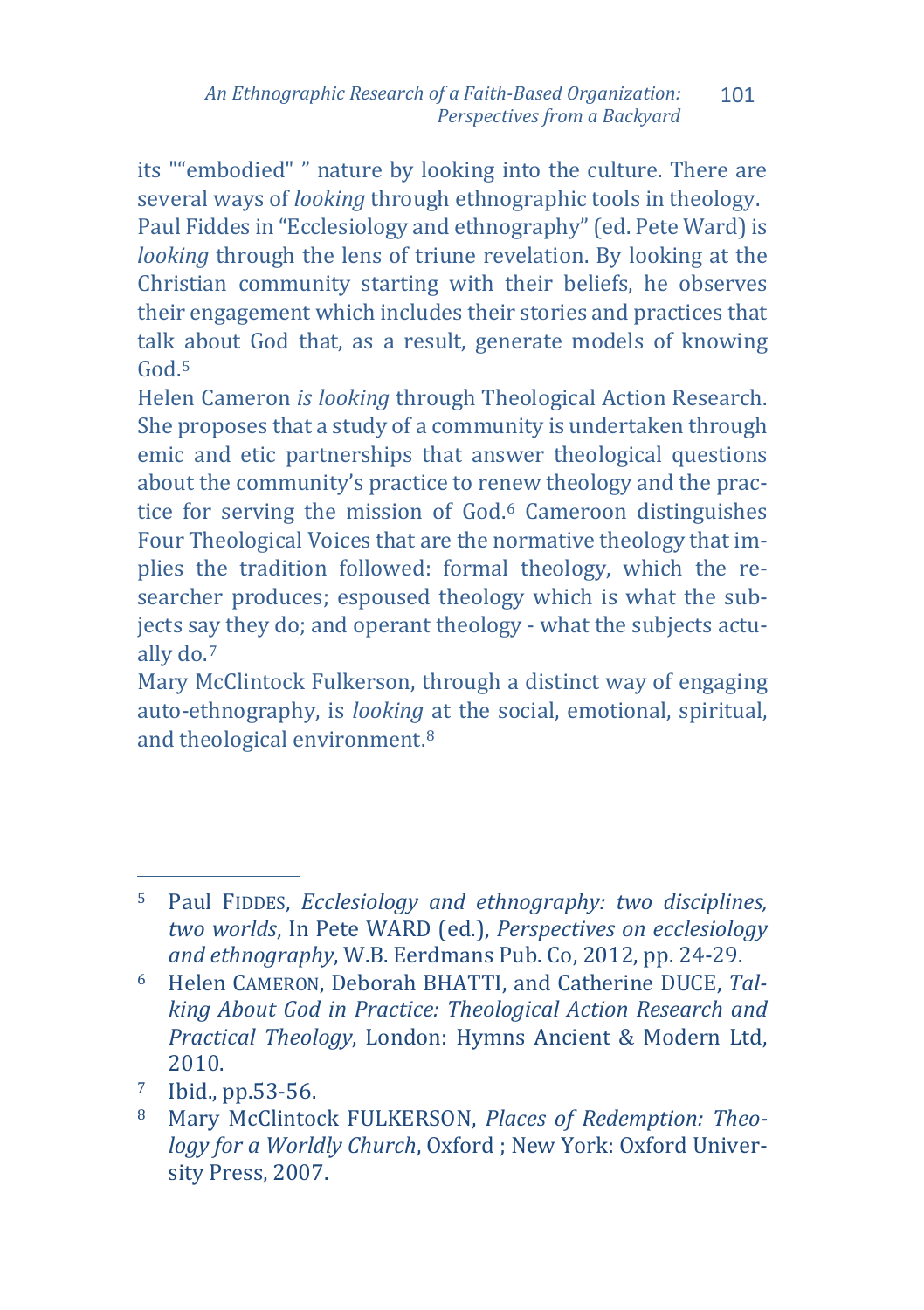For an example of ethnographic research of local orthodox religious practices, see the research of Timothy Carroll among Eastern Orthodox (principally Antiochian and Greek) communities in London and Mount Athos, Greece.<sup>[9](#page-4-0)</sup>

# **3 Ethnography and Organizations**

The ethnographic study of organizations has known similar approaches. However, in this area, the culture is perceived as the lifestyle of people that includes their relationships and attitudes[.10](#page-4-1) The culture comprises all values, beliefs, norms, rationalizations, symbols, and ideologies of the studied group. According to Louis 1983 organizations are not only cultures but also produce cultures.[11](#page-4-2) There can be dominant cultures and subcultures distinguished within the same organization. The dominant culture is the immediate culture of the organization: how employees interact to achieve the institutional goals. A distinctive feature here is that any organization involved in creating an image about its product or service they deliver can even say creating a distinctive culture for the external spectator while maintaining and developing its immediate culture can sometimes develop subcultures. Ethnography as methodology here brings out

<span id="page-4-0"></span><sup>9</sup> <sup>9</sup> Timothy CAROLL, *Theology as an Ethnographic Object: An Anthropology of Eastern Christian Rupture* in Religions 2017, 8, 114; doi:10.3390/rel8070114 <https://www.mdpi.com/2077-1444/8/7/114> (accessed on 20.12.2020).

<span id="page-4-1"></span><sup>10</sup> Clifford GEERTZ, *The Interpretation of Cultures: Selected Essays*, First Edition, New York: Basic Books, 1973, p.91.

<span id="page-4-2"></span><sup>11</sup> M. R. LOUIS, "Organizations as culture-bearing milieu," in L.R. PONDY, G. MORGAN and T. DANDRIDGE (eds.), *Organizational Symbolism. London*: Jai Press Inc., 1983, pp. 39--54, apud Val SINGH, John DICKSON, *Ethnographic Approaches to the Study of Organizations*, 2002, p.127.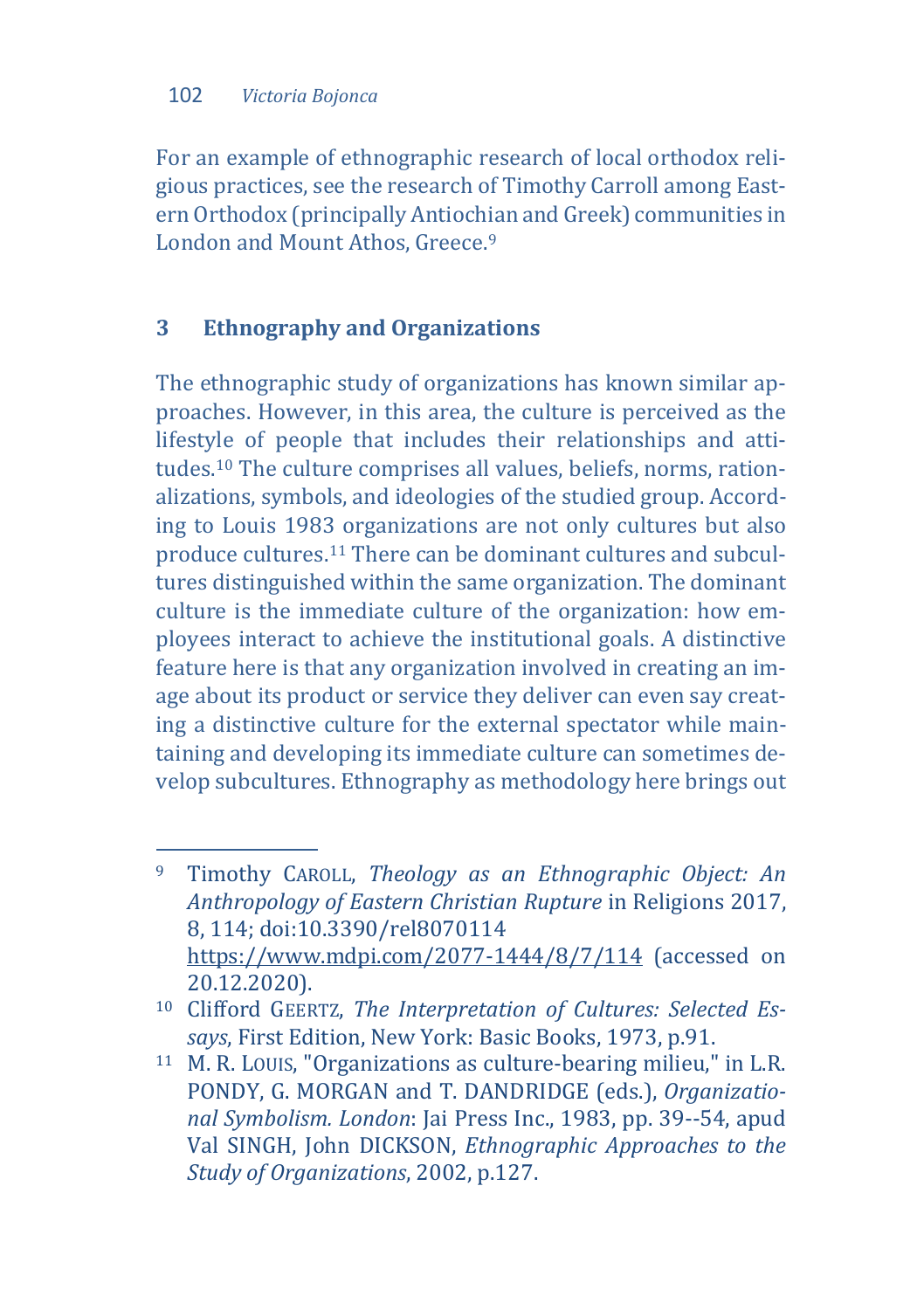the reality within the organization and subcultures by appealing to day-to-day activities and the way these activities are motivated and explained by the participants themselves.

Ethnographic studies of organizations were undertaken with the following methodologies: William Foote Whyte, through Participatory Action Research (P.A.R.), together with the subjects of the research, are looking for the truth to find solutions to stated problems.[12](#page-5-0) P.A.R. is similar to T.A.R. described earlier, having in focus the *participation* instead of the *theology.* 

Dorothy Smith proposes the concept of institutional ethnography to study the social relations in the day-to-day activities of distinct groups in an institutional context. Smith starts with the conviction of developing inclusivist sociology that each studied group deserves respect to be heard, and not only to be described through a detached researcher's perspective.[13](#page-5-1)

Thomas Lawrence and Roy Suddaby apply the concept of Institutional Work 2006 that refers to a wider category of intentional actors who create, maintain, and disrupt institutions. The distinction of this concept is in the [at](#page-5-2)tention to the individual who is an active agent in institutions.14

<span id="page-5-2"></span><sup>14</sup> Thomas B. LAWRANCE, Roy SUDDABY, Bernard LECA, "Introduction: Theorizing and Studying Institutional Work", in Thomas B. LAWRANCE, Roy SUDDABY, Bernard LECA, (eds.), *Institutional Work: Actors and Agency in Institutional Studies of Organizations*, Cambridge: Cambridge University Press, 2009, pp.1–28. doi:10.1017/CBO9780511596605.001, [https://www.cambridge.org/core/books/institutional](https://www.cambridge.org/core/books/institutional-work/introduction-theorizing-and-studying-institutional-work/04EA6EA71EA9DC499E2BE73DDAA1E820)[work/introduction-theorizing-and-studying-institutional](https://www.cambridge.org/core/books/institutional-work/introduction-theorizing-and-studying-institutional-work/04EA6EA71EA9DC499E2BE73DDAA1E820)[work/04EA6EA71EA9DC499E2BE73DDAA1E820](https://www.cambridge.org/core/books/institutional-work/introduction-theorizing-and-studying-institutional-work/04EA6EA71EA9DC499E2BE73DDAA1E820) (accessed on 20.12.2020).

<span id="page-5-0"></span>j <sup>12</sup> William Foote WHYTE (ed.), *Participatory Action Research*, Sage Publications, 1991.

<span id="page-5-1"></span><sup>13</sup> Dorothy E. SMITH, *Institutional Ethnography: A Sociology for People*, Walnut Creek, CA, AltaMira Press, 2005.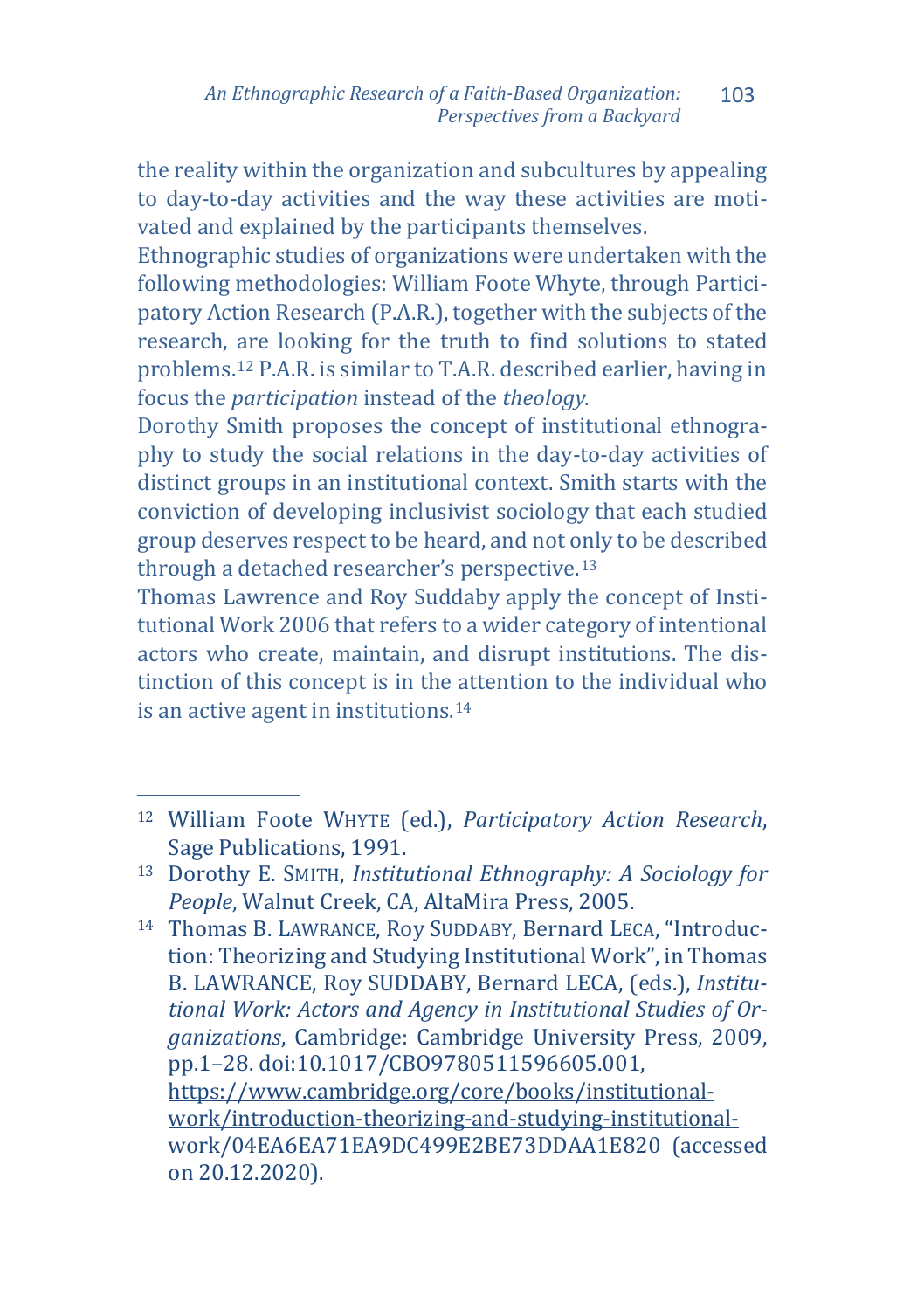If the first two methodologies in both theological and organizational research are almost identical in the practice of ethnographic research. The Institutional Work can be applied in theological research as a conceptual framework where a religious person is found to be influenced by God and His activity in the world and in this person, as well as in the mode this individual influences others and is being influenced by others; and what this community then does in relation to God; how this community is created, maintained and disrupted, including through participation in God and for Him.

#### **4 Ethnography and Ethnographic Tools**

In our research of this topic, we have not found a distinctive definition of ethnographic research of organizations that would refer to specifics of faith-based people that would go beyond the qualifications of a cultural group; therefore, we would appeal to the definition as proposed by Scharen and Vigen, it being the most accurate in terms of method, goal and theological implication:

"we understand ethnography as a process of attentive study of, and learning from, people—their words, practices, traditions, experiences, memories, insights—in particular times and places in order to understand how they make meaning (cultural, religious, ethical) and what they can teach us about reality, truth, beauty, moral responsibility, relationships, and the divine, etc. The aim is to understand what God, human relationships, and the world look like from their perspective to take them seriously as a source of wisdom and de-center our own assumptions and evaluations. By de-centering, we mean that while it is impossible (and not desirable) to cast off completely our own views and values as researchers and as people of faith, it is both possible and helpful to put them off to the side in order to focus on the stories, perspectives, and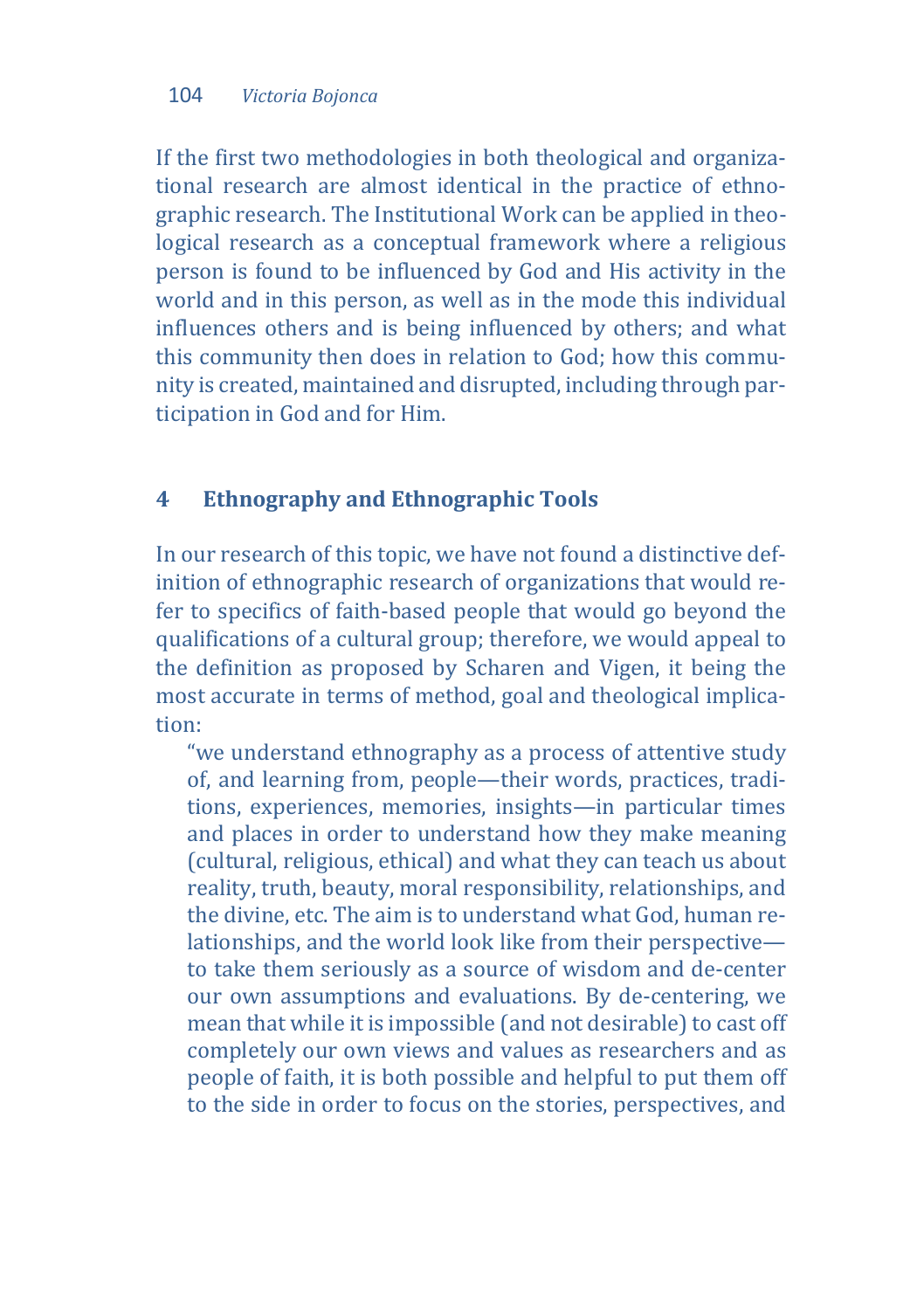lived realities of others—who may or may not share the lenses we bring."[15](#page-7-0)

Ethnographic research is undertaken through interviews, a study of documented evidence, and participant observation. However accepted as representative, it is small-scale research; it is a cultural study, and the researcher is a participant-observer in the daily life of the studied group, both theology, and study of organizations. Ethnography attests to the validity of personal experiences as the source of knowledge; therefore, the researcher also includes a self-reflection about the research process and conclusions that are sometimes referred to as *auto-ethnography*  or *testimony*.

In organizational studies, this takes the form of data analysis and does not necessarily include self-reflection. We consider this aspect worth mentioning and stressing testimony as a religious practice when the life of a studied group can be seen as a testimony, a story about how God is working in a community and how this community responds. A testimony is based on a story but is more than telling of facts.

However, the object of study in theological research is always God; in the study of organizations, the object can vary. Most of the time, in the case of the study of organizations, the researcher is external. It can be an external agency hired to perform the study through an ethnographic audit for institutional change or an interdepartmental review within the same organization. In his article, At-home ethnography: Struggling with closeness and closure, Mats Alvesson states that "It is rare that academics study the 'lived realities' of their own organizations."[16](#page-7-1)

<span id="page-7-0"></span>j <sup>15</sup> A. M. VIGEN, C. B. SCHAREN, *op. cit.*, p. 16.

<span id="page-7-1"></span><sup>16</sup> Mats ALVESSON, "At-home ethnography: Struggling with closeness and closure," p. 156 in Ybema, SIERK, Dvora YANOW, Harry WELS, and Frans H. KAMSTEEG (eds.), *Organizational Ethnography: Studying the Complexity of Everyday Life,* 1st edition, Los Angeles, London, SAGE Publications Ltd, 2009.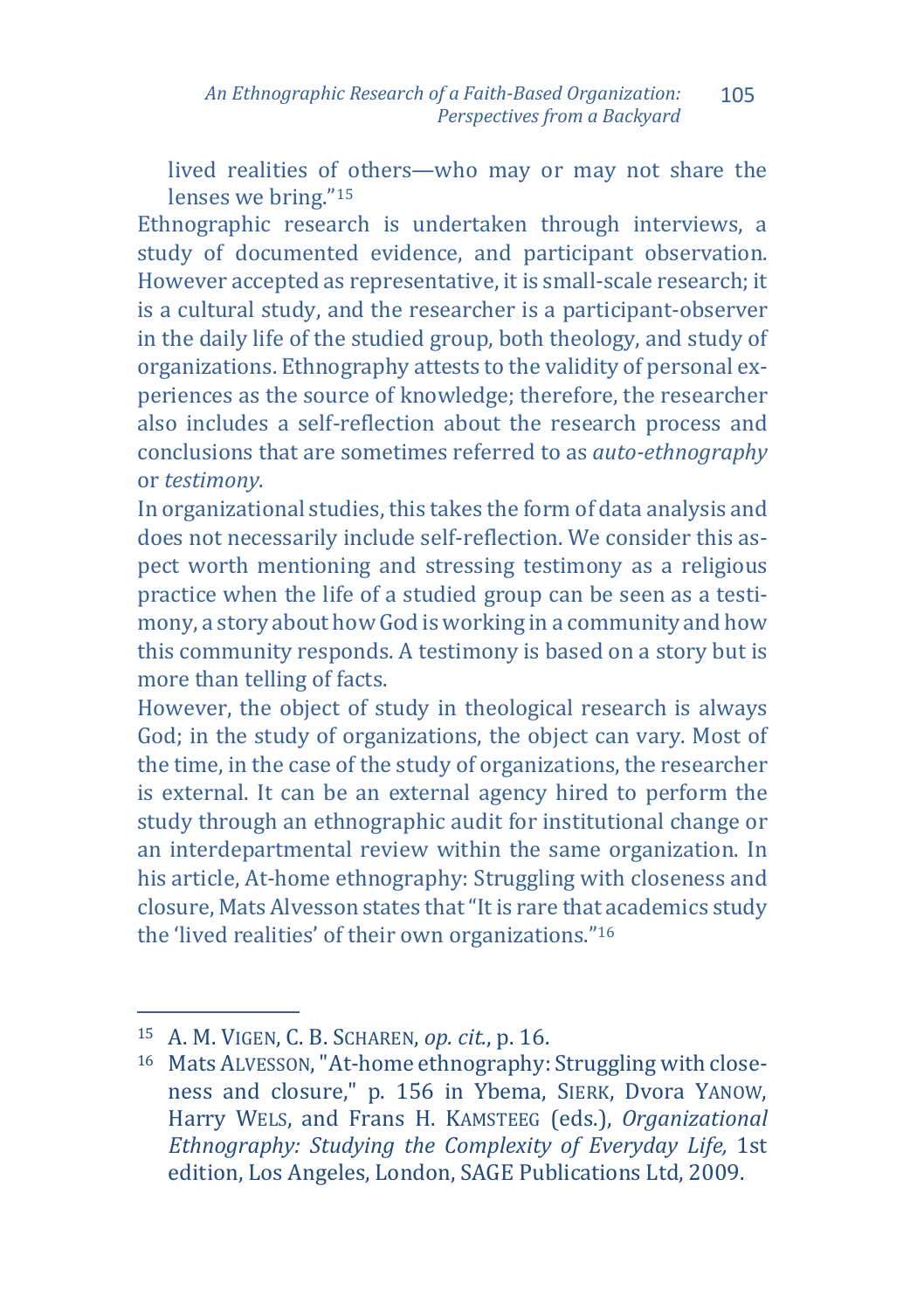How are the things in theological research? Among the students, it is mostly observed the tendency to study immediate interests and ministry involvement - local church, a program within the local church where they serve. Similar to the researchers in the Network of Ethnography and Ecclesiology, they are confessional insiders, even though they study churches or programs outside of their immediate community.

#### **5** *Backyard* **Research**

When a researcher studies their own workplace or ministry, this is referred to as *backyard* research. Glenda Bissex and Richard Bullock proposed the term of backyard research in a collective work "Seeing for Ourselves: Case-Study Research by Teachers of Writing." 1987 where they speak about research undertaken by the teachers in the schools where they worked.[17](#page-8-0) Glesne Corrine and Alan Peshkin, in "Becoming Qualitative Researchers: An Introduction" develop on several problems re[la](#page-8-1)ted to the researcher's role and interaction in the *backyard.*<sup>18</sup>

Another term used for the same phenomenon is found in collective work "Organizational Ethnography: Studyin[g t](#page-8-2)he Complexity of Everyday Life" under *at-home ethnography.*<sup>19</sup>

#### *5.1 Backyard Research: sensitive moments*

John Creswell stresses the sensitivity of the research as a task when it is done at the researcher's workplace. He does acknowledge that the data could be easier to collect, but these

<span id="page-8-0"></span>j <sup>17</sup> Glenda BISSEX, Richard BULLOCK (eds.), *Seeing for Ourselves: Case-Study Research by Teachers of Writing,* Heinemann, 1987.

<span id="page-8-1"></span><sup>18</sup> Corrine GLESNE, Alan PESHKIN, *Becoming Qualitative Researchers: An Introduction, White Plains*, N.Y., Longman Pub Group, 1991.

<span id="page-8-2"></span><sup>19</sup> M. ALVESSON, At-home ethnography....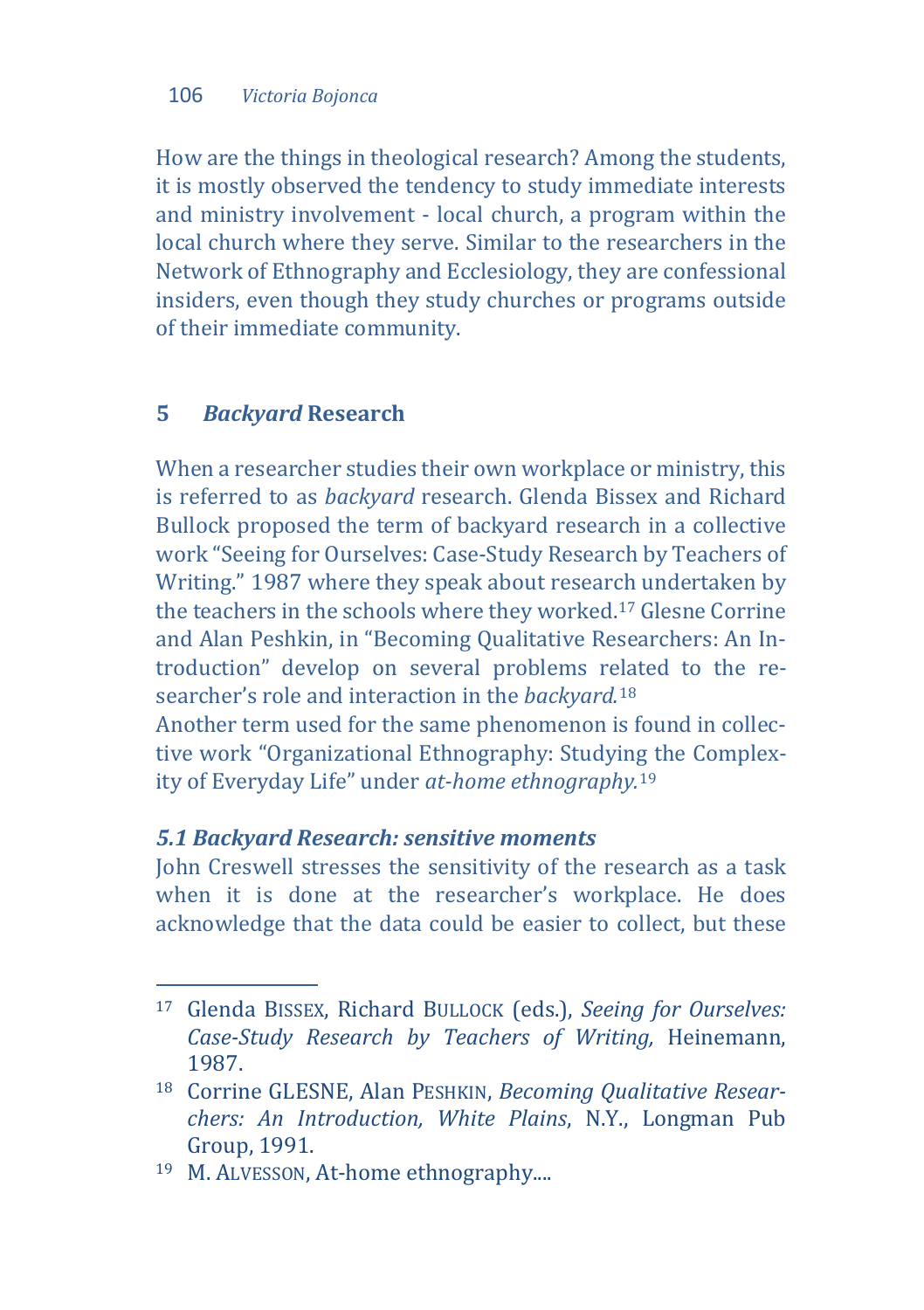can be erroneous. Therefore it is the researcher's responsibility to show how the data will not be compromised and how these data will not put the research participants or the researcher at risk.[20](#page-9-0) In theological research and ethnography, the backyard from the beginning is our faith and sometimes even our doctrinal tradition. In our case, the researcher is not asocial and non-religious.

*Backyard* positioning must be declared and mentioned at the beginning of the research because otherwise, it can create the following problems:

Subjectivity is the way we perceive the world. Any interaction and reflection are being looked at and analyzed subjectively. Either through a scientific lens or the personal worldviews of the researcher.

Bias is a clear distinction of *backyard* research. The empathy with the subjects and the research field are blinding the researcher.

The researcher needs to distinguish between his roles as a member of the studied community or organization and his research implication and their relationship. Is he a researcher or an employee of the organization? Is he representing the interests of the organization, or his main motivation is the search for truth within the proposed research?<sup>[21](#page-9-1)</sup>

Ethnographic research implies the researcher break into the field and makes himself familiar with the field to integrate to the point to understanding reality through participation and collect

<span id="page-9-0"></span>j <sup>20</sup> J.W. CRESWELL, *Research Design: Qualitative, Quantitative, and Mixed Methods Approaches*, SAGE Publications Ltd., 2013, p. 188.

<span id="page-9-1"></span><sup>21</sup> Mary E. HAUSER, *Researchers Doing Research in Their Own (Or Others) Backyard: Reflective Comments*, in JADARA, vol. 27(No 3), 1993, pp. 22-29. Retrieved from [https://reposi](https://repository.wcsu.edu/jadara/vol27/iss3/9)[tory.wcsu.edu/jadara/vol27/iss3/9](https://repository.wcsu.edu/jadara/vol27/iss3/9) (accessed 20.12.2020).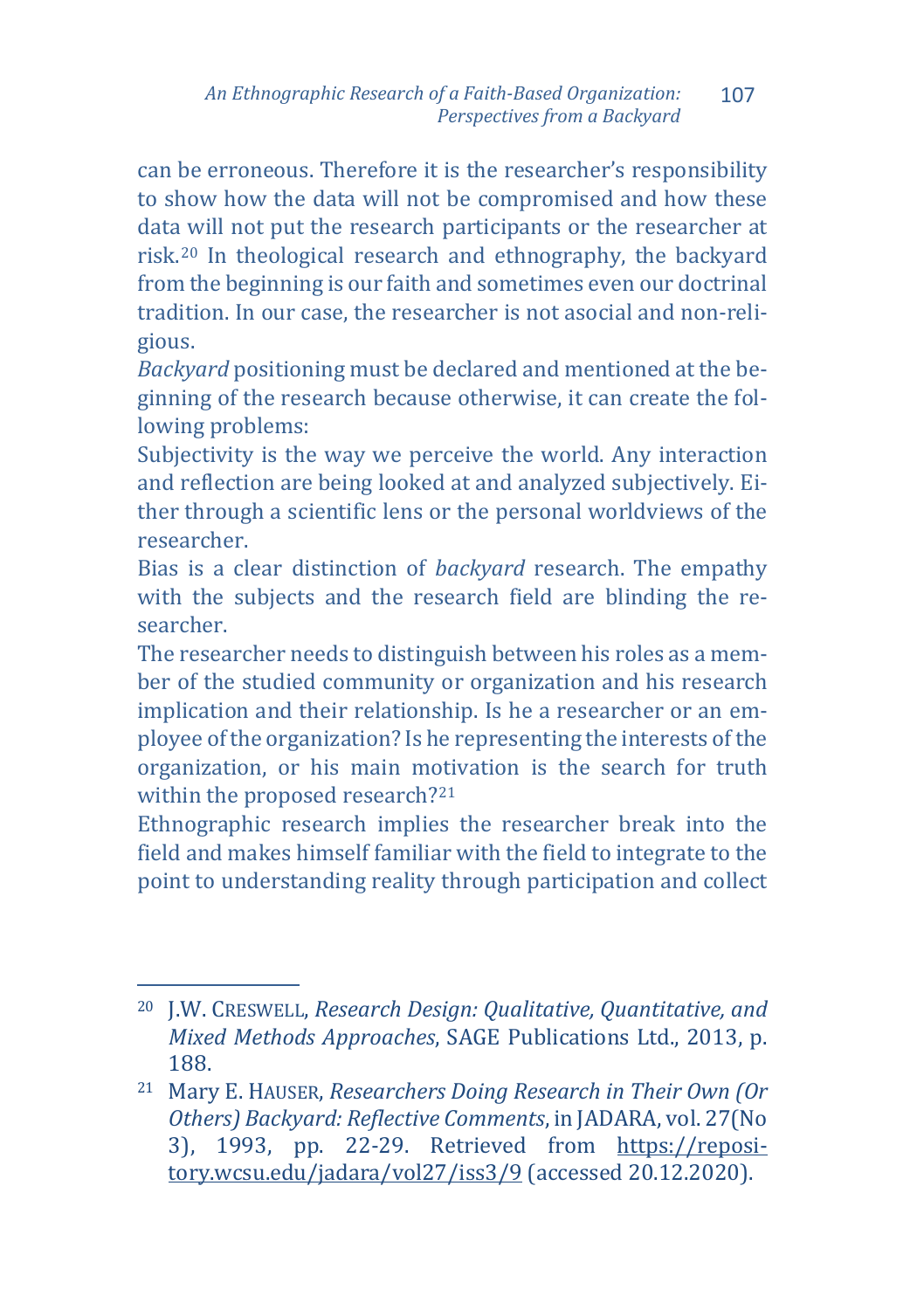data for the study. In the case of *backyard* research, the researcher must appeal to breaking out, which is a deliberate action and mindset that implies detaching himself from the culturalized environment to look at it from a distance. It can be achieved through the method of *zooming in* and *zooming out*, as proposed by Davide Nicollini in his article *Zooming in and zoo[m](#page-10-0)ing out: A package of method and theory to study work practices.*<sup>22</sup> Zooming in refers to focusing on the practices in which the researcher participates in a studied culture when zooming out refers to the levels of contextualization and theorization.

### *5.2 Backyard research: problems*

Other problems in *backyard* research include getting access to the field research that implies informing the organization's managers and declaring the purpose of the research. This step is compulsory for any research; however, several problems come with it in backyard research.

The role of the researcher comes in conflict with the role of the employee (i.e., the implications of double role, time dedicated to each role, and the advantages for the organization.) As a result, we speak of representing the interest of the organization versus the research interests. Such positioning can be addressed with the question, "are you for us or against us?"

Mats Alvesson discusses the problem of sources of influence that control the access to the subjects of study, the social dynamics, and the language in interviews. The subjects will interact [wit](#page-10-1)h the researcher within the social norms of the organization.23 If

<span id="page-10-0"></span>j <sup>22</sup> Davide NICOLINI, "Zooming in and zooming out: A package of method and theory to study work practices" in Ybema, SIERK, Dvora YANOW, Harry WELS, Frans H. KAMSTEEG, (eds.), *Organizational Ethnography: Studying the Complexity of Everyday Life*, 1st edition, Los Angeles, London, SAGE Publications Ltd, 2009, pp.120-138.

<span id="page-10-1"></span><sup>23</sup> M. ALVESSON, At-home ethnography…, pp. 157-158.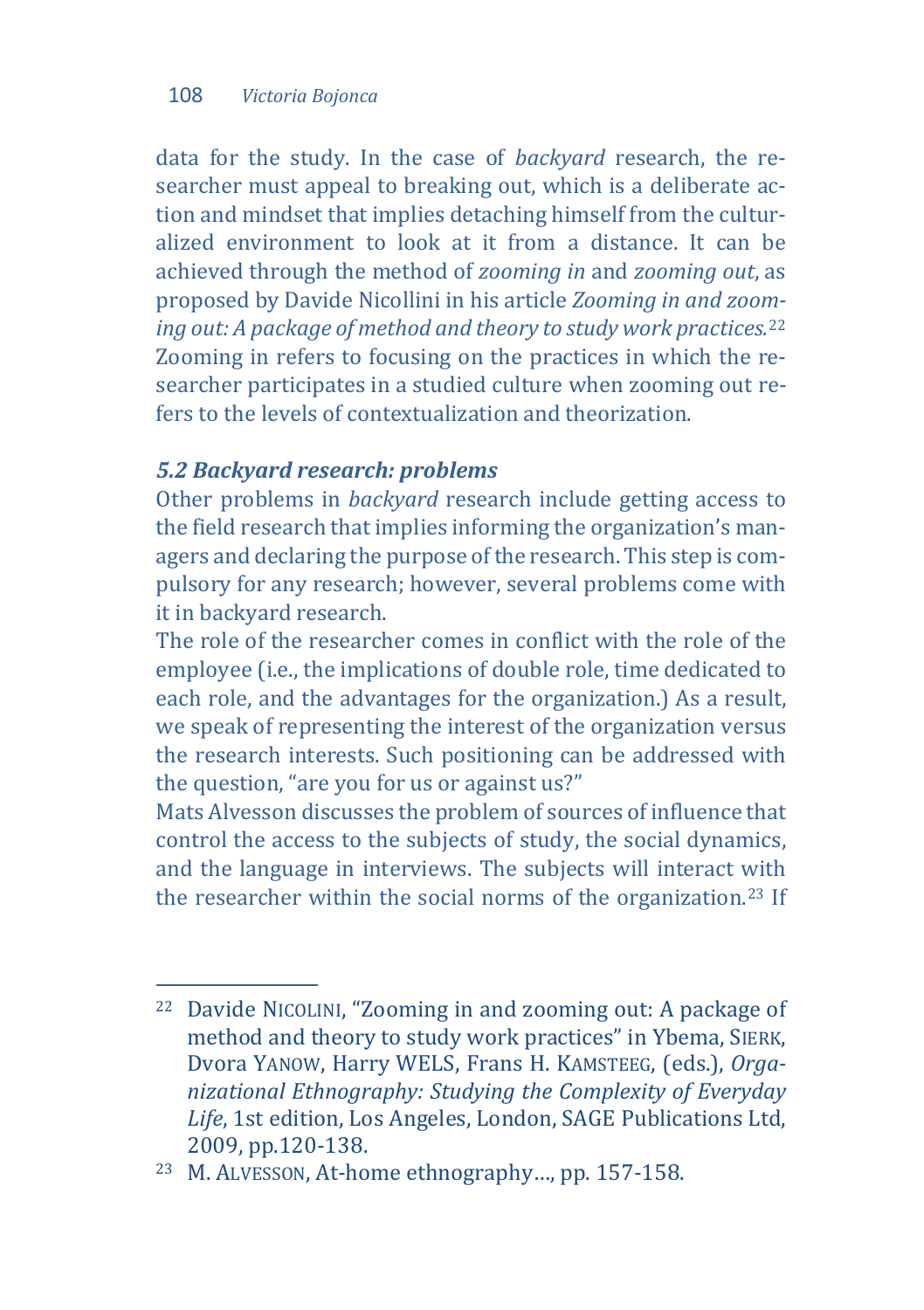the researcher detaches themselves from the organizational culture, the same cannot be imposed on the subjects. This issue is extended to the data validation task, when the subjects will provide selective information because of the fear of revealing problems within the organization, or conflicts or in avoidance of touching ethical or political aspects or even "dangerous information," as named by Glesne and Peshkin, "dangerous" not only for the researcher, researcher as an employee but also for the public image of the organization.[24](#page-11-0)

At the data interpretation stage, the researcher will be overwhelmed by the emotional load, which can include the fear of losing the job, stigmatization, and the desire to bring out the truth through the study. Due to the research, the researcher's relationship with the organization can suffer, depending on the results, that his loyalty to the organization as an employee will be questioned.

#### *5.3 Backyard research: recommendations*

There are no solutions for these problems. The cited authors bring out that not any researcher can carry out the double role in backyard research and stay aware of all implications of such research, therefore opting for *backyard* research must be wellweighted in advance.

We return to John Creswell, who warns about the researcher's responsibility to show how the data will not be compromised, and neither the subjects nor the researcher will be put at risk by the data.[25](#page-11-1)

As for the organization, to clearly state the intention of the research, the researcher will inform the organization's management about the research agenda and ask permission to access the field. Any adaptation of methods, research direction, will be

<span id="page-11-0"></span>j <sup>24</sup> C. GLESNE, A. PESHKIN, *Becoming Qualitative Researchers…*, p.23.

<span id="page-11-1"></span><sup>25</sup> J.W. CRESWELL, *Research Design…*, p.188.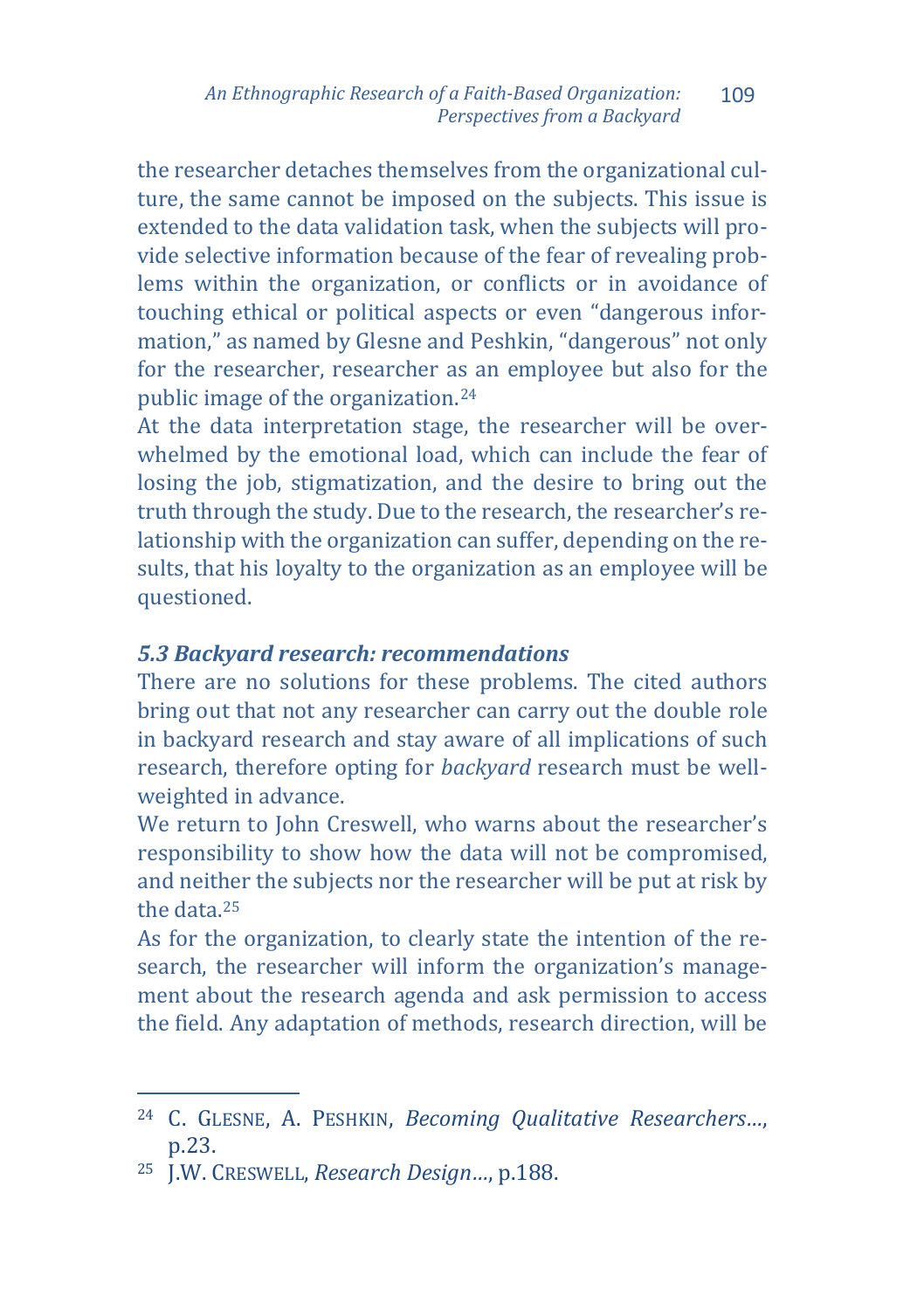communicated to the organization promptly. The collected data can also present interest to the organization and, when presented adequately, can raise the credibility of intentions of the research and researcher. Here adequately implies that the data will benefit a potential institutional review without jeopardizing the subjects.

In order to minimize the bias, the researcher will negotiate with the organization that his primary role during the active stage of the research and data collection will be of the researcher to avoid conflicts of interest during the interviews and participant observation.

For data collection, analysis and interpretation, we suggest the method of "Zooming in and Zooming out" proposed by Davide Nicolini as follows:

When Zooming in, the researcher will approach the research field by looking at conceptualized and deliberated actions: What is said? What is happening? What are the patterns of speech and actions, and how these repeat in time?

The researcher will then observe the relations between the subjects and how the subjects relate to other people. Which relations are common, ordinary? Who participates and how these relations repeat in different circumstances. At the same time, the horizon of meaning, norms, languages, and rules will be observed. How are these established, learned, and transmitted?

Finally, the field observation will discern the heterogeneity and complexity of elements that allow the action or practice. How the practice is lived by the observed group (body) and how it is represented. In other words, how is the practice accomplished through the body?

Data analysis and interpretation will appeal to the method of zooming out. The data collected through observation and interviews will then be transposed into a macro view. How the set practice, including participatory roles, people, objects, and discourse, can be replicated in other locations that can include other departments, environments, or, in our case, faith-based organi-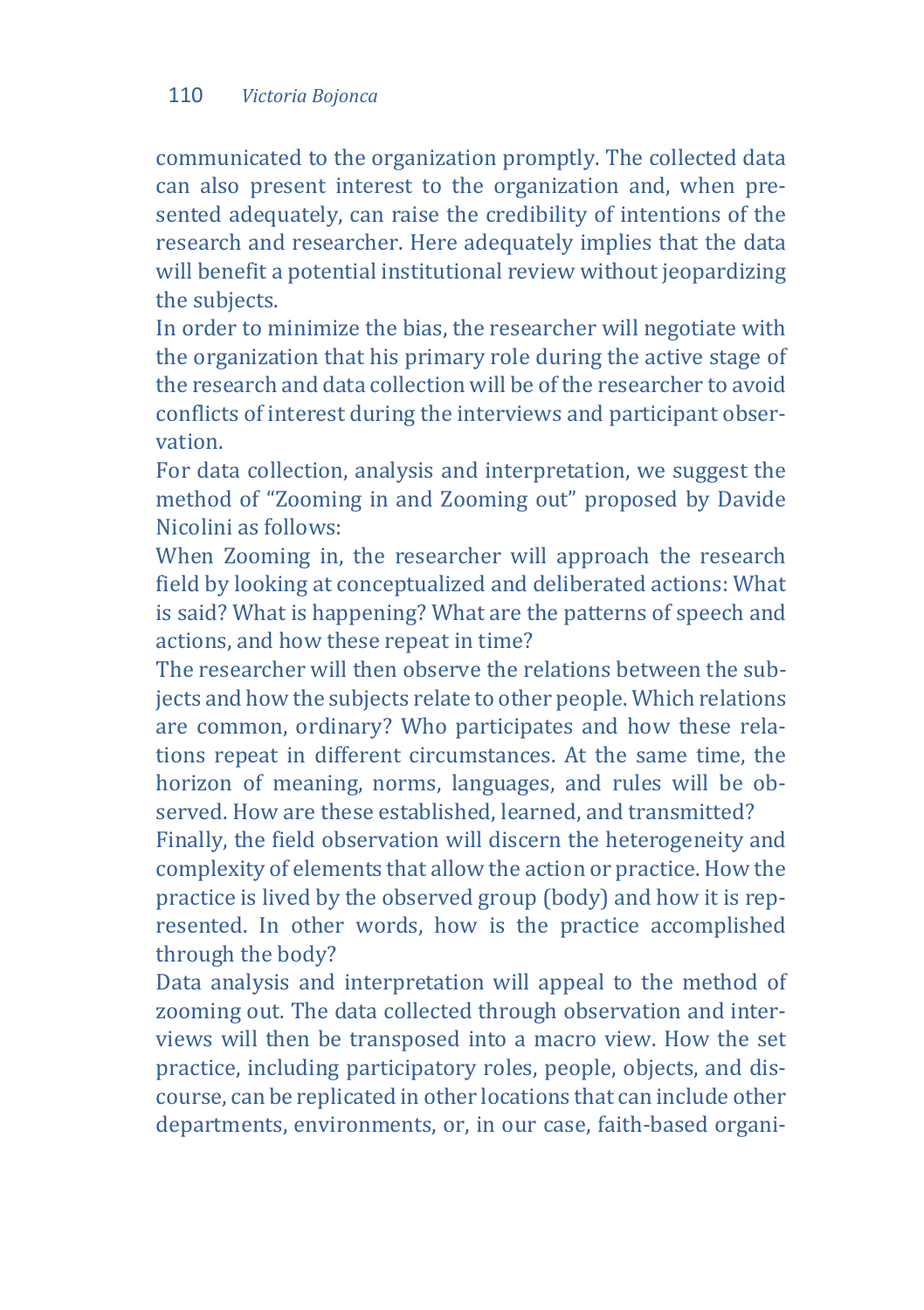zations and churches. The researcher will then reflect on the relations and effects these practices generated in other connections globally and conclude by drawing from the diversity of the representations of these practices in other environments under different conditions. Such representations can imply the same practices i[n o](#page-13-0)ther denominational and cultural settings or even disciplines.<sup>26</sup>

# **6 Conclusions**

Even though ethnography is not new as a methodology, it is a newer approach in theological research. By approaching a community of believers as a distinct cultural entity, such research proposes to reveal theologically reflected representations of this group, their motivations, and aspirations concerning each other and God. The models of experiencing and knowing God that emerge within such research contribute to continuing the discussion of God in new ways through the living testimony of a body of a religious group of people. Because we are part of the body and are involved by serving and working in distinct communities, we are to approach research with the moral responsibility of declaring our intentions and aspirations as researchers up front, especially from our *backyard,* with its risks and opportunities. Making the conscious effort to detach from our enculturation within the studied environment and reflect upon God as seen in the field research and our own experience in this field can inform the theology in new embodied ways. Therefore, the researcher's mission, despite the challenges of the backyard research, is to communicate the truth through the research and motivate spiritual transformation.

<span id="page-13-0"></span>j <sup>26</sup> D. NICOLINI, Zooming in and zooming out…, pp.120-138.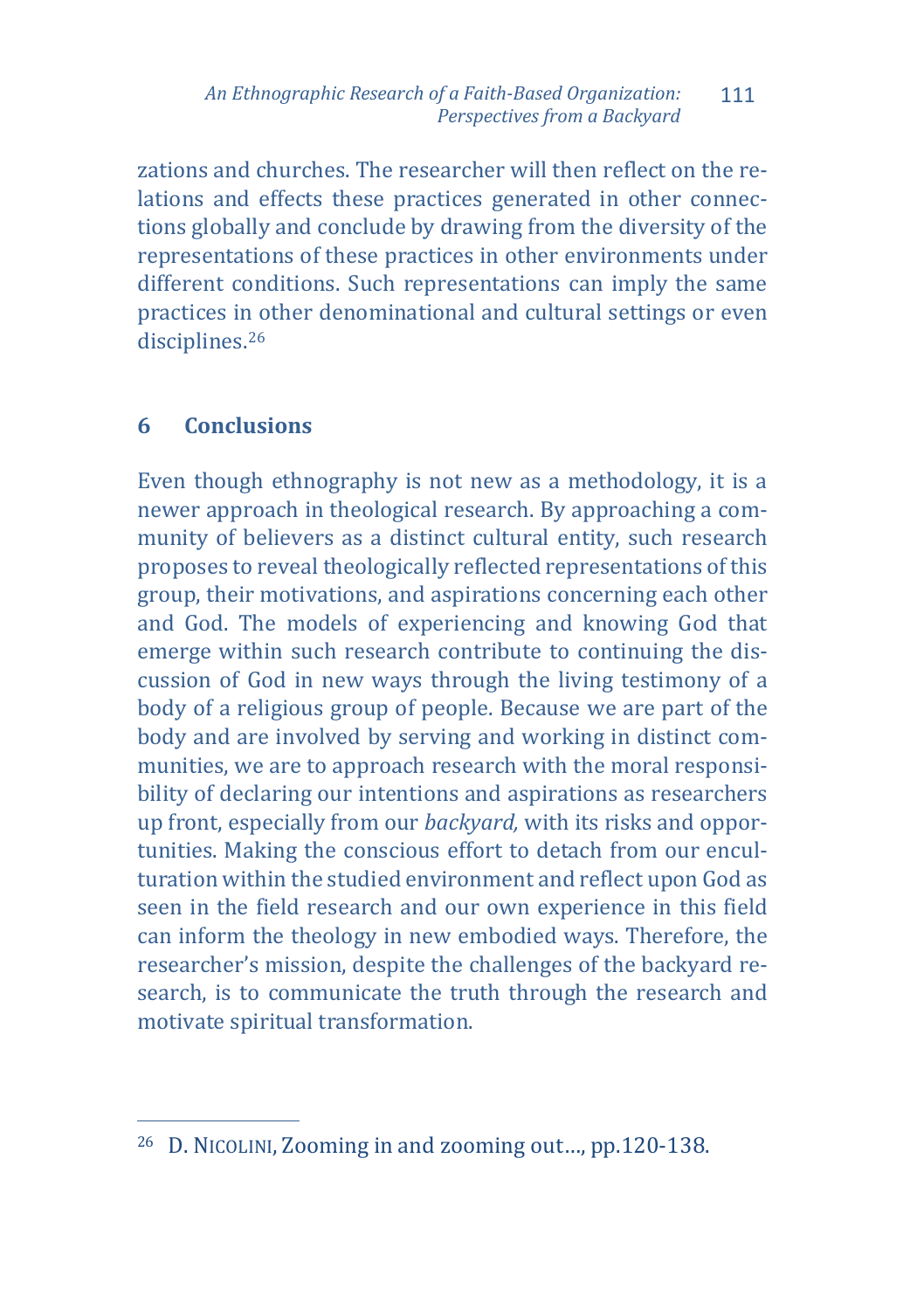#### **References**

Bissex, Glenda / Bullock, Richard (eds.), *Seeing for Ourselves: Case-Study Research by Teachers of Writing*, Heinemann, 1987.

Brown, Delwin / Davaney, Sheila Greeve / Tanner, Kathryn, (eds.), *Converging on Culture: Theologians in Dialogue with Cultural Analysis and Criticism,* Oxford University Press, U.S.A., 2001.

Cameron, Helen / Bhatti, Deborah / DUCE, Catherine, *Talking About God in Practice: Theological Action Research and Practical Theology*. London, Hymns Ancient & Modern Ltd, 2010.

Creswell, J.W., *Research Design: Qualitative, Quantitative, and Mixed Methods Approaches,* SAGE Publications Ltd., 2013.

Ward, Pete, (ed.), *Perspectives on ecclesiology and ethnography*, W.B. Eerdmans Pub. Co, 2012.

Fulkerson, Mary McClintock, *Places of Redemption: Theology for a Worldly Church,* Oxford, New York, Oxford University Press, 2007.

Geertz, Clifford, *The Interpretation of Cultures: Selected Essays,* First Edition, New York, Basic Books, 1973.

Glesne, Corrine / Peshkin Alan, *Becoming Qualitative Researchers: An Introduction*, White Plains, N.Y.: Longman Pub Group, 1991.

Niebuhr, H. Richard, *Christ and Culture*, 1st edition, San Francisco, Harper & Row, 1975.

Sierk, Ybema / Yanow, Dvora / Wels, Harry / Kamsteeg Frans H., (eds.), *Organizational Ethnography: Studying the Complexity of Everyday Life,* 1st edition, Los Angeles, London, SAGE Publications Ltd, 2009.

Smith, Dorothy E., *Institutional Ethnography: A Sociology for People*, Walnut Creek, CA, AltaMira Press, 2005.

Tillich, Paul, *Theology of Culture,* (ed.) Robert C. Kimball, 1st edition, London, Oxford University Press, U.S.A., 1964.

Vigen, Aana Marie / Scharen, Christian Batalden, *Ethnography as Christian Theology and Ethics,* London, Continuum, 2011.

Whyte, William Foote (ed.), *Participatory Action Research*, Sage Publications, 1991.

Carrol Timothy, *Theology as an Ethnographic Object: An Anthropology of Eastern Christian Rupture* in Religions 2017, 8, 114; doi:10.3390/rel8070114 https://www.mdpi.com/2077-1444/8/7/114 (accessed on 20.12.2020).

Hauser, Mary E., *Researchers Doing Research in Their Own (Or Others) Backyard: Reflective Comments*, in JADARA, vol. 27(No 3), 1993, p. 22-29. Retrieved from<https://repository.wcsu.edu/jadara/vol27/iss3/9> (accessed 20.12.2020).